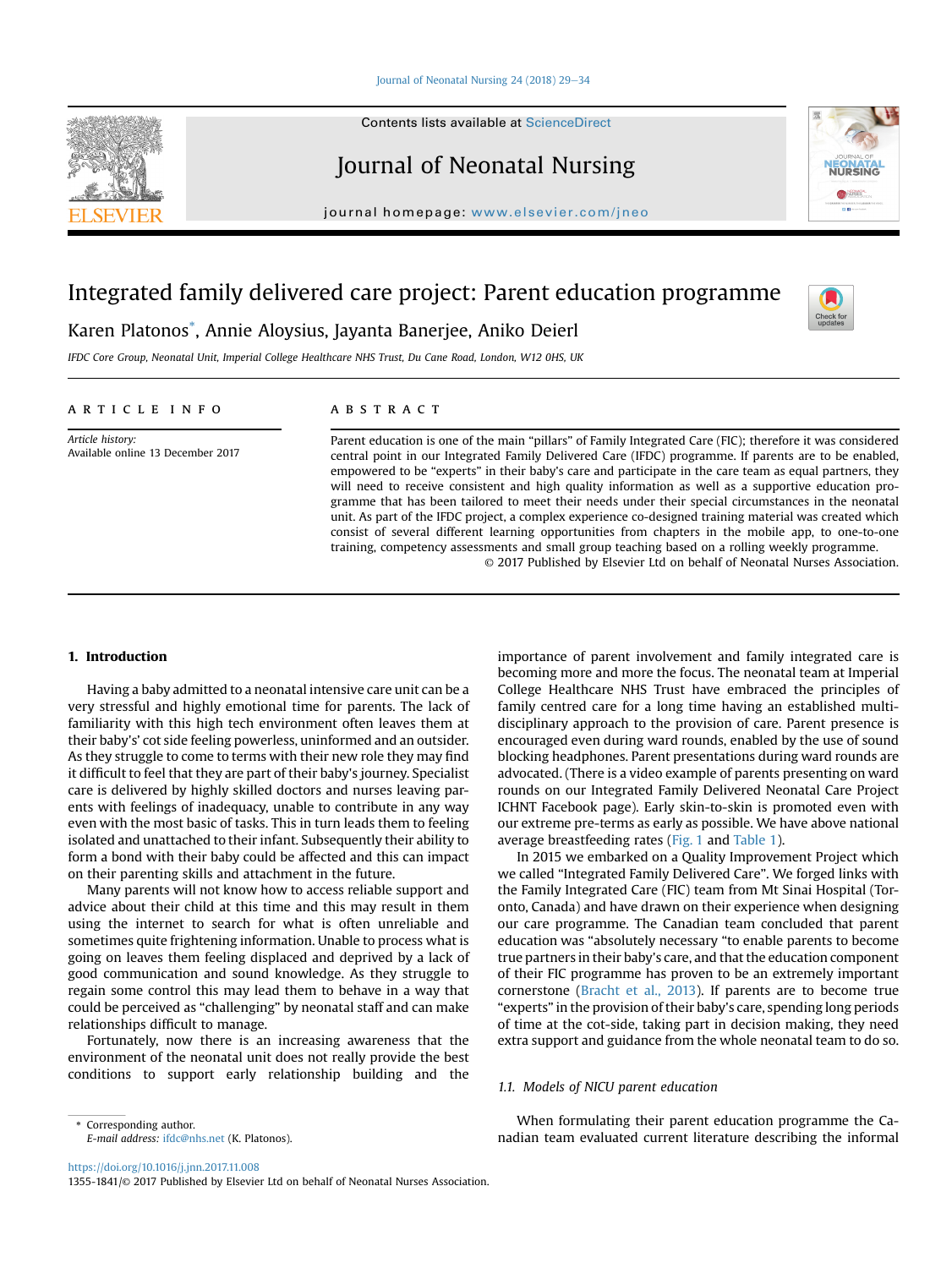<span id="page-1-0"></span>

Fig. 1. Breastfeeding after discharge based on the 2015 and 2016 parental survey.

#### Table 1

NNAP results for question 'Mother's milk at discharge'.

| <b>NNAP Questions</b>                                                                                                                                               | 2012 |      | 2013       |      | 2014       |      | 2015 |            | 2016        |            |
|---------------------------------------------------------------------------------------------------------------------------------------------------------------------|------|------|------------|------|------------|------|------|------------|-------------|------------|
|                                                                                                                                                                     | OCCH | OCCH | <b>SMH</b> | OCCH | <b>SMH</b> | OCCH | OCCH | <b>SMH</b> | <b>OCCH</b> | <b>SMH</b> |
| What proportion of babies of $\langle 33^{+0}$ weeks gestation at birth were receiving<br>any of their own mother's milk at discharge to home from a neonatal unit? | 87%  | 82%  | 93%        | 80%  | 90%        | 70%  | 88%  | 80%        | 73%         | 79%*       |

need of and approaches to educating NICU parents as well as educational initiatives and formats used to support NICU families: "Parent participation in educational programs that provide information and opportunities for sharing and problem solving has been shown to reduce parental stress and anxiety, as well as improve confidence and competence. The varied program formats and components reported in the literature include single information/ support sessions, one to one support, audiotaped and written material, on-going weekly support meetings, individualised psychosocial support and education in specific areas such as breastfeeding, kangaroo care and baby massage" [\(Bracht et al., 2013\)](#page-5-0).

# 1.2. Learning styles

Education and teaching is more than just delivering information; it's about getting people interested and excited about what they are learning. It's about finding out what they already know and the experience they may already have; it's about building a relationship of trust with those who wish to learn and helping them to continue to learn beyond the even after the education has finished. We all learn and retain information in different ways. So when planning an education programme it is important to take these differing learning styles in to account. Some people will be happy to sit through a lecture where learning is facilitated by listening but it is not the only way that everyone prefers to learn. Others will remember visual images better than spoken information and find photos and pictures useful. Some people prefer to learn by discussing questions within a group and working together to problem solve. Others learn by practical "hands-on" demonstration, remembering things they have already done. Within any group there will be people with different learning styles and needs, in the same way different topics will require different teaching methods, so it is good to use a variety of teaching styles and methods to help learners and build several methods into any one teaching session. Furthermore it is important to keep in mind the way in which a parent with a sick child on a neonatal unit may process or gather that information and that the process could well change according to the course of the child's journey so the teacher may well need to adapt the way that the information is presented to meet the parents' specific needs at that time.

# 1.3. IFDC parent education material and mobile parent app

Over the past two years our team of neonatal health professionals made up of members of the multidisciplinary team, doctors, nurses and veteran parents have created an experience codesigned competency based training material for parents.

The parent education curriculum consists of 15 chapters, a developmental timeline, glossary of medical terms and links to other additional support resources. The interactive section of the App includes a diary function where parents can record skin-toskin cuddles, expressing, feeding, growth and memories of their journey.

In order to be easily accessible and wanting to use up to date technology we have combined all of our materials in to a mobile educational App (Fig. 2). As Imperial Health Charity funded the App's development it is free to download for Android and iPhone not just for our project parents but to anyone who would find it a useful resource. The App has no connection to any patient data or any hospital system and parents register for it using their own name and private email. Data can only be seen and added by the parents. The App can support multiples as twins or more multiples can be added.

The non-interactive section of the App (educational curriculum, developmental timeline and glossary of terms) can be introduced



Fig. 2. The logo the IFDC mobile app.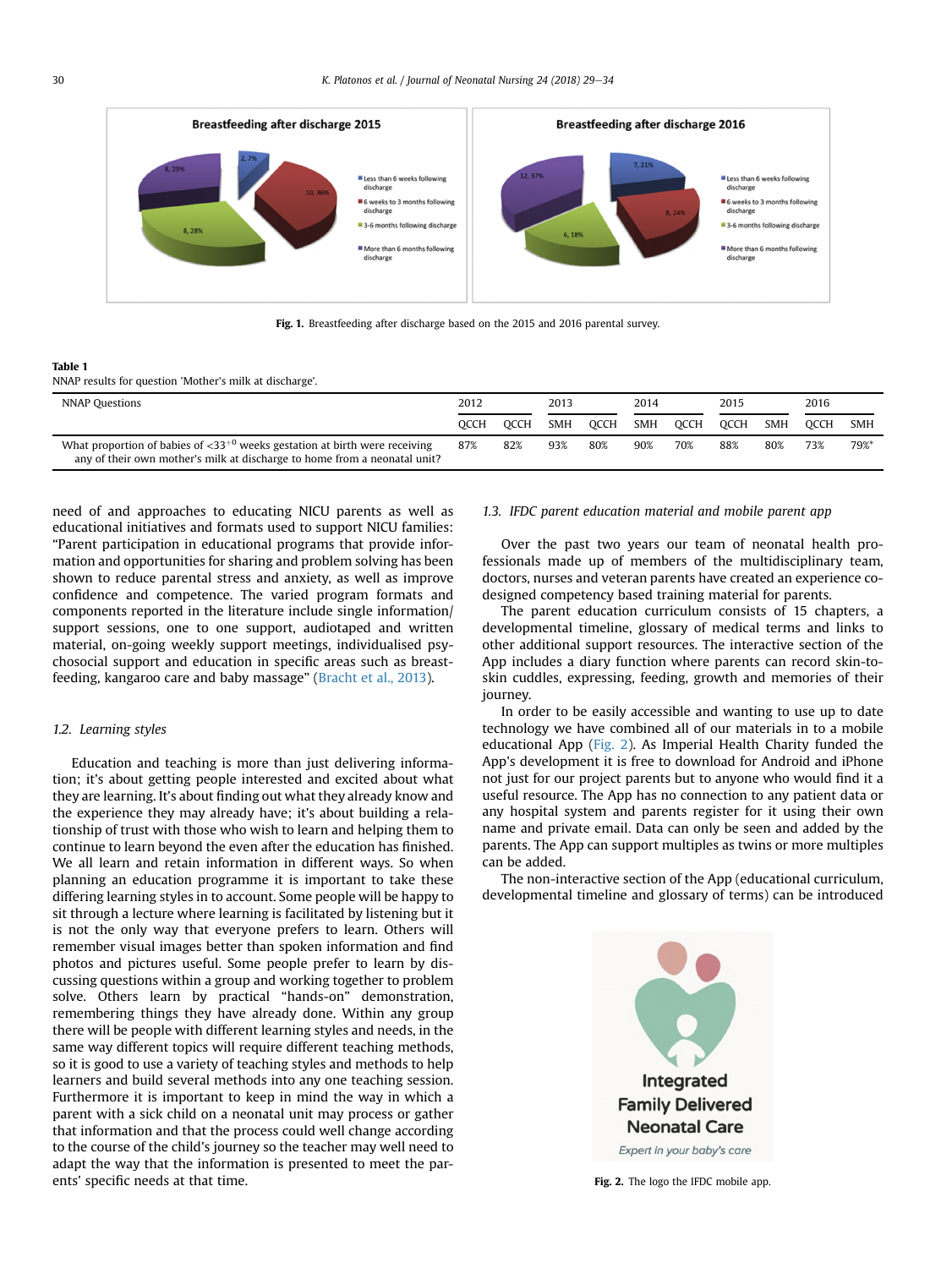#### **Feeding journey**

| <b>Knowledge and skill</b>                                                               | to explain<br>process | <b>Familiar with</b><br>the task, able | Able to perform<br>with staff's<br>coaching/<br>support |                    | <b>Performs</b><br>independently<br>under staff's<br>supervision |                    |
|------------------------------------------------------------------------------------------|-----------------------|----------------------------------------|---------------------------------------------------------|--------------------|------------------------------------------------------------------|--------------------|
|                                                                                          | parent                | Signed by Signed by<br>staff           | Signed by<br>parent                                     | Signed by<br>staff | Signed by<br>parent                                              | Signed by<br>staff |
| <b>Tube feeding</b>                                                                      |                       |                                        |                                                         |                    |                                                                  |                    |
| I know how to check milk with the nurse, draw up and warm the milk, pour the prescribed  |                       |                                        |                                                         |                    |                                                                  |                    |
| volume of milk into the syringe and hold the feed                                        |                       |                                        |                                                         |                    |                                                                  |                    |
| I know how to draw milk back up the tube with a syringe, test it on the pH paper and     |                       |                                        |                                                         |                    |                                                                  |                    |
| confirm the result with my baby's nurse before feeding                                   |                       |                                        |                                                         |                    |                                                                  |                    |
| I know how to support my Baby during tube feeding with skin to skin, positioning and non |                       |                                        |                                                         |                    |                                                                  |                    |
| nutritive sucking and watch for signs of stress and feeding intolerance.                 |                       |                                        |                                                         |                    |                                                                  |                    |
| I have worked with my nurse to develop a feeding plan and am aware of feeding readiness  |                       |                                        |                                                         |                    |                                                                  |                    |
| cues.                                                                                    |                       |                                        |                                                         |                    |                                                                  |                    |

Fig. 3. Example from the Competency booklet: tasks around tube feeding.

to women who may be inpatients on antenatal wards holding on to sometimes fragile pregnancy's with the threat of preterm delivery. This group of women are often deprived of appropriate information and resort to searching the internet for support. Sharing the App with them may help to allay some of their fears and empower them with relevant knowledge such as the importance of early expressing and an awareness of the neonatal unit environment.

The developmental timeline takes parents through what to expect in a baby's development and care from 23 weeks gestation to term and gives parents information as to what they can do for their baby week by week.

The curriculum chapters are as listed and go on to form the basis of our parent education programme.

- 1. Introduction to IFDC
- 2. Life on the Neonatal Unit
- 3. Routine Cares
- 4. Monitoring Vital Signs
- 5. Working together as a team
- 6. Medical conditions and interventions
- 7. Ventilation
- 8. Fluids and nutrition
- 9. Making milk for your baby
- 10. Nutrition and Growth
- 11. Medication and Drug Chart
- 12. Developmental care
- 13. Coping in the NICU
- 14. The Journey to suck feeding
- 15. Discharge planning and Post discharge support

For those parents who are not so technically minded, or are unable to download the App all of the materials are available in a paper binder. The neonatal unit is also able to provide parents access to an electronic tablet should they require one to access the App.

The App supports parent education along with the competency assessment booklet, daily care plan, a ward round proforma, and feeding and observation charts (see Appendices).

#### 1.4. Learning journal and competency assessment booklet

This booklet was designed to go alongside the educational curriculum. It contains an inventory of skills and knowledge that parents can gain whilst on the neonatal unit. It is designed to support their learning needs and reinforce their skill acquisition. It will also help the nursing team to understand where parents are in their journey. Parents will generally go through 3 stages to

achieving competency in a particular subject starting with" being familiar with and able to explain the task" then moving to" being able to perform with support" and finally moving on to" being able to do independently". Each stage requires a parent and nurse signature (Fig. 3). This can be a particularly useful tool when for example teaching parents pH checking prior to tube feeding from a risk point of view.

## 1.5. Daily care plan and milestones to home

The daily care plan can be used to let nursing staff know what parents can do for their baby and when they will be coming to the unit that day. It needs be updated daily. The "milestones to home" is a visual tool parents can use to pinpoint certain stages of their journey and of some of the tasks and skills that need to be achieved before discharge home. Included in these documents is the expressing checklist that takes mother through the first 2 weeks of expressing highlighting "red flag "days that are important in the terms of volume and support given to achieve these volumes. This document also includes our feeding checklist that supports the lactation and feeding journey and support given (Appendix 1).

## 1.6. Ward round proforma

Parents spend a lot of time at their baby's cot side and they will know their baby best. They will start to notice the subtle changes in their baby's condition. This can be useful information for the nurses and medical team working in discontinuous shift patterns to think about and discuss on the daily ward round. Parent presence is encouraged on the ward round. The ward round proforma was designed to help parents to summarise information about their baby's journey and current condition. The proforma will help them to give structure to their story and with the way that it is presented. Parents will be supported to use this proforma initially by the IFDC Coordinator and the cot side nurse and they should be encouraged to read chapter 5 of the educational app "Working as a team. " As the parents become more experienced the proforma may no longer be needed [\(Appendix 2](#page-5-0)).

## 1.7. Feeding and observation charts

The observation and feeding chart is where parents can record their measurements of their baby's vital signs, temperature and saturations if they wish. Before being able to use this document parents should be encouraged to read chapter 4 of the educational curriculum "monitoring vital signs" and attend a small group teaching in the subject. On-going support will be given at the cot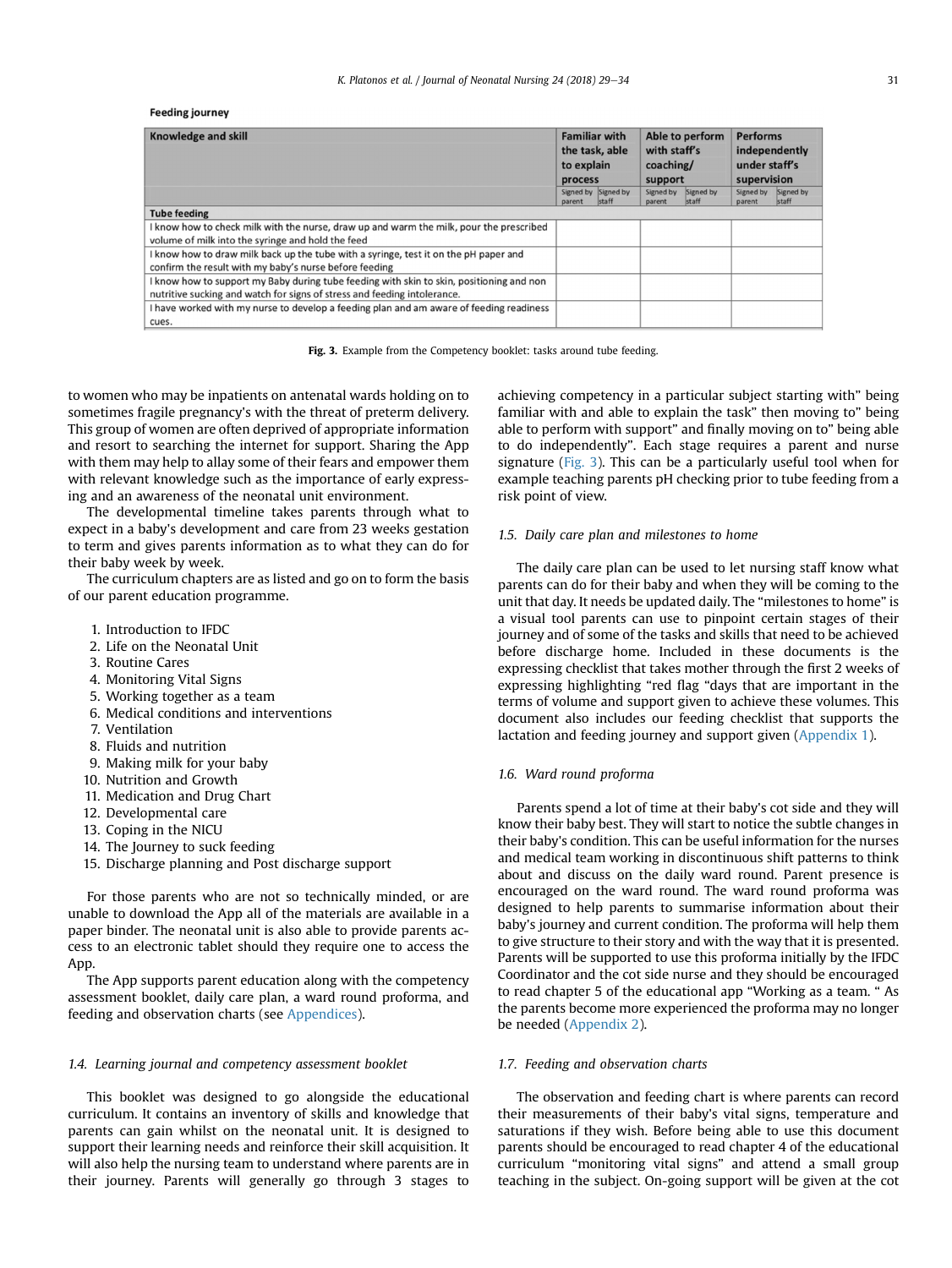side by the nursing team until parents are competent. Their skill acquisition can then be recorded in their learning journal/competency booklet. Parents can also use this chart to record and track their feeding progress although this can be recorded electronically using the timeline function of the feeding diary if they have downloaded the app. As our units are using electronic patient records, it is working well that data charted by parent and validated by a nurse can be entered to the patient's electronic documentation. (Appendix 3).

## 1.8. Parent education sessions

Before the commencement of our integrated care project parent education was ad hoc. It was usually delivered at the cot-side in relation to involvement in cares or support of expressing and breastfeeding but without structure and pre-planning. Key information such as basic life support was often delivered to families just days before discharge. The IFDC project has given us the opportunity to think about what parents really need to support them through the different stages of their learning journey and start this process a lot earlier.

Having already designed our educational chapters for our App we were able to build our "rolling" programme around this curriculum, enabling us to give that much needed structure. Already having an established multi-disciplinary team (MDT) on our neonatal unit's has meant that we have wealth of knowledge and experience when it comes to teaching about the various aspects of the neonatal journey and whenever possible the MDT are involved in the teaching. Nursing and medical staff are also encouraged to take part in the teaching.

The benefit of having an established integrated family delivered care project is that there is a dedicated coordinator. It takes time and effort to plan and organise the education sessions. Part of the coordinators role is to make up flyers to promote the days teaching and advertise the sessions on the IFDC notice board and the parent's sitting room. They also check in with the individual families on the day to see if there are any changes to their baby's health or condition that may change the topic for that day or the way the session is delivered.

After talking to parents and finding out what they wanted, we decided to start with two education sessions weekly along with a weekly self-care/support group. We quickly worked out that 2 p.m. seemed to be a good time to run the sessions, we didn't want to take parents away from their baby's during ward rounds or keep them from opportunities for skin-to-skin, cares and feeding.

Both neonatal units already have an established weekly parent's support group that is facilitated by a psychologist and a member of the nursing team and is generally used as a safe, confidential space for parents to come and share their experiences of being on a neonatal unit and what it's like to have a premature or sick baby. Parents are invited to "tell their story"; this generates conversations between the families with many shared themes. It's also a time that they can confidentially speak of any challenges or concerns they may be having and how they may be resolved. Practical issues like getting financial support to cover travel cost while on the unit and where you buy food etc. are also discussed. Parents are also invited to have a one to one session with a psychologist if they would find that helpful. We have continued this weekly support group and also offer relaxation classes as part of our parent "self-care" sessions.

In addition to our rolling programme we have a weekly orientation class. All parents are invited to join this class within the first few days of arrival to the neonatal unit. They are shown around and orientated to the hand washing and infection control policies. Depending on the time of year, the visiting policy can be different for siblings, family and friends. They are informed about the IFDC programme, and encouraged to download the educational App. They get to know how the unit runs and most importantly how they can be involved with their baby's care.

Rolling education programme topics.

- Expressing and Breastfeeding: Presented by our lactation consultant, this session covers the importance of early expressing and building a supply for the future. It goes on to discuss the development of sucking and then more practical skills like positioning and attachment at the breast. We use "Small wonders" films [\(Best beginnings\)](#page-5-0) to support these sessions. The unit dietician also talks about breast feeding and maternal diet. This session is tailored to meet the individual needs of the family depending where they are in their journey.
- Positioning: a member of the physiotherapy team leads on this and discusses how we position baby's to support their breathing and for comfort. This session also goes on to talk about "tummytime" and goes on to discuss developmental milestones i.e.; sitting, rolling and crawling.
- Reading your baby: Presented by the unit occupational therapist, who is an expert in developmental care. In this session we talk about baby cues and what a baby maybe telling us i.e. how the parent may recognise when their baby maybe feeling any pain or discomfort. The Bliss publication "Look at me I'm talking to you" [\(BLISS](#page-5-0)) supports this topic as well as the book "Caring for your baby on the neonatal unit-a parents handbook"- By Inga Warren and Cherry Bond [\(Inga Warren and Cherry Bond\)](#page-5-0).
- Parental voice: Our speech and language therapists deliver this session, designed to teach parents the importance of them talking and singing to their babies and how this impacts on their baby's development.
- Parent craft: Parents are supported to learn how to give mouth care with their milk, do supportive side lying nappy changes; wrapped baths; give medicines for discharge. Again these sessions are tailored to meet the needs of the family and are usually delivered at the cot-side.
- Discharge planning: this session covers safe sleep and basic life support along with practical advice around car seats and slings.
- Pharmacy session: Parents are invited to come with their questions about any medicines their child may be having currently and can ask about anything from vitamins to immunisation. This session is presented by the ward pharmacist.
- Aspects of prematurity: This is class is facilitated by a neonatal consultant. The parents depending on their needs for that day set the theme.

Education sessions are quite informal; wherever possible they are in the parent's sitting room over a cup of tea and a sandwich, meaning families also remember to eat lunch. It's important that parents are able to learn in an environment that supports their individual needs, where they feel safe enough to share their feelings and ask questions. Each session is around 45 min long and is guided by a lesson plan [\(Fig. 4](#page-4-0)). They usually take the form of a short presentation or video followed by practical demonstrations with dolls and various props. Other sessions are facilitated with a question and answer format with the parents deciding the theme. The education programme has been designed to give the families the skills they need to become confident carers for their baby's and enable them to complete the competencies in their learning journal that supports their learning. Any parents with a child on neonatal unit are welcome to join the education sessions, not only the ones participating in the IFDC project.

We need to understand where a parent may be in their individual journey. We use a "traffic light" system throughout our App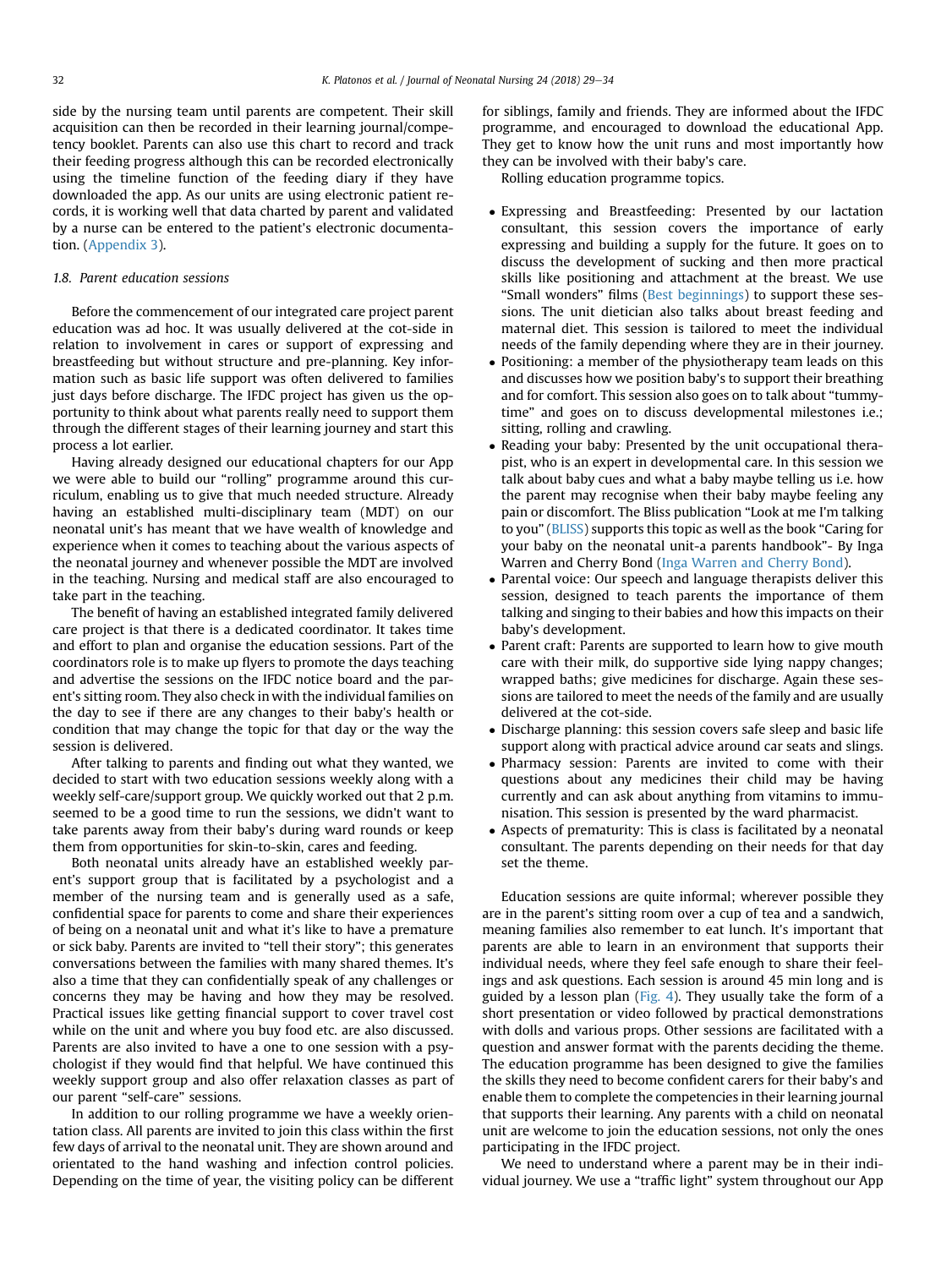<span id="page-4-0"></span>

| <b>Establishing Breast/Bottle Feeding</b><br>Title of lesson:<br>Relates to Chapter 14 : The Journey To Suck Feeding                                                                                                                                                                                                                                                                                                                                                                                                                                                                                                                                                                                                                                                                                                                     |                                                                                                                                 |                                                                  |                                |                                                      |  |  |  |  |  |
|------------------------------------------------------------------------------------------------------------------------------------------------------------------------------------------------------------------------------------------------------------------------------------------------------------------------------------------------------------------------------------------------------------------------------------------------------------------------------------------------------------------------------------------------------------------------------------------------------------------------------------------------------------------------------------------------------------------------------------------------------------------------------------------------------------------------------------------|---------------------------------------------------------------------------------------------------------------------------------|------------------------------------------------------------------|--------------------------------|------------------------------------------------------|--|--|--|--|--|
| Aims for this session: We want parents to know and achieve:<br>An understanding of how a baby develops suck feeding skills<br>$\bullet$<br>How to read Baby's feeding cues<br>$\bullet$<br>How to position Baby at the breast<br>٠<br>How to work out how Baby is feeding and wean from tube feeding<br>$\bullet$<br>How to support the bottle fed baby<br>٠<br>Feeling prepared to take Baby home<br>$\bullet$<br>To learn about responsive feeding<br>Pre session learning: Read chapter 14 of the educational curriculum<br>Materials:<br>iPad with curriculum chapters/Paper binder curriculum chapters<br>$\bullet$<br>laminated bite size presentation<br>$\bullet$<br>Small wonders film 7 "feeding independently"<br>$\bullet$<br>Leaflets: Top-up chart; Breast feeding your baby at home; Supporting the immature<br>$\bullet$ |                                                                                                                                 |                                                                  |                                |                                                      |  |  |  |  |  |
|                                                                                                                                                                                                                                                                                                                                                                                                                                                                                                                                                                                                                                                                                                                                                                                                                                          | baby with bottle feeding; Responsive bottle feeding<br>Dolls; knitted breasts; Feeding Cushions; Nipple shields; Bottles &teats |                                                                  |                                |                                                      |  |  |  |  |  |
| Lesson Plan<br>50<br>( around<br>mins)                                                                                                                                                                                                                                                                                                                                                                                                                                                                                                                                                                                                                                                                                                                                                                                                   | Time<br>5mins                                                                                                                   | Objectives<br>To understand how<br>sucking<br>skills<br>develop. | Activity<br>Mini lecture       | Resources<br>Flip chart                              |  |  |  |  |  |
|                                                                                                                                                                                                                                                                                                                                                                                                                                                                                                                                                                                                                                                                                                                                                                                                                                          | 10mins                                                                                                                          | How to read feeding                                              | Watch dvd clip                 | Small wonders/iPad                                   |  |  |  |  |  |
|                                                                                                                                                                                                                                                                                                                                                                                                                                                                                                                                                                                                                                                                                                                                                                                                                                          | 10mins                                                                                                                          | cues.<br>Positioning<br>and<br>attachment<br>for                 | Practical<br>demonstration     | knitted<br>Dolls/<br>breasts/<br>feeding<br>cushions |  |  |  |  |  |
|                                                                                                                                                                                                                                                                                                                                                                                                                                                                                                                                                                                                                                                                                                                                                                                                                                          | 7mins                                                                                                                           | breast feeding<br>Transitioning<br>from<br>tube to breast/bottle | Watch dvd clip<br>Mini lecture | Small wonders/iPad<br>leaflets                       |  |  |  |  |  |
|                                                                                                                                                                                                                                                                                                                                                                                                                                                                                                                                                                                                                                                                                                                                                                                                                                          | 10 <sub>mins</sub>                                                                                                              | Ready for home?                                                  | Q&A                            | Leaflets                                             |  |  |  |  |  |
|                                                                                                                                                                                                                                                                                                                                                                                                                                                                                                                                                                                                                                                                                                                                                                                                                                          | 7 <sub>mins</sub>                                                                                                               | Responsive feeding                                               | Q&A                            | leaflets                                             |  |  |  |  |  |
|                                                                                                                                                                                                                                                                                                                                                                                                                                                                                                                                                                                                                                                                                                                                                                                                                                          | Follow up post session/achieving competencies<br><b>Measuring success</b>                                                       |                                                                  |                                |                                                      |  |  |  |  |  |
| Reflection<br>Parent evaluation/feedback                                                                                                                                                                                                                                                                                                                                                                                                                                                                                                                                                                                                                                                                                                                                                                                                 |                                                                                                                                 |                                                                  |                                |                                                      |  |  |  |  |  |

Fig. 4. Example of lesson plan.

and staff teaching to help us to understand and gauge how the parents might be feeling.

Initially parents report feeling overwhelmed and powerless when they first arrive in this new environment so it's important not to overburden them with too much information at this stage but good communication at the cot-side is vital.

The middle stage they may start to feel more involved and informed and able to process things a little better and ready to attend some group education sessions. In the final stage they are starting to feel more confident and see themselves as the primary caregiver for their child and equal members of the team.

# 1.9. Evaluation of the education programme

Parent feedback helps measure the success of the IFDC education programme and make sure we are getting it right. At the end of each session parents are invited to evaluate the lesson they have attended and rate its content and how relevant it was to them on a scale of  $1-5$  with 5 being the highest. There is also the opportunity for them to give free text feedback and give any comments and suggestions they may have. They are also asked to recommend topics they would find beneficial for the future.

"Very informative session which chips away at parents fears and empowers us with knowledge …"

"It's really great to be able to ask questions and just chat to the ward pharmacist about all sorts of aspects of my daughters drug chart and medicines she may have in the future"

"My children sat in on the physio class and were then able to update both me and my husband.This really made them feel part of their brother's journey-maybe a Dads class would be good too"

"The fortnightly Q&A with the Consultant is a great session to attend.We get to discuss many aspects of prematurity"

"Very informative session, good content, well delivered. Plenty of time for Q&A's throughout and at the end"

"Really useful relaxation session, I really lived the visualisation and will definitely use in the future"

We are just at the beginning of our IFDC journey and keen to learn from our own reflections to improve our program. The education sessions have worked best with a group of parents who are at similar stages in their journey as it enables the lesson to suit the